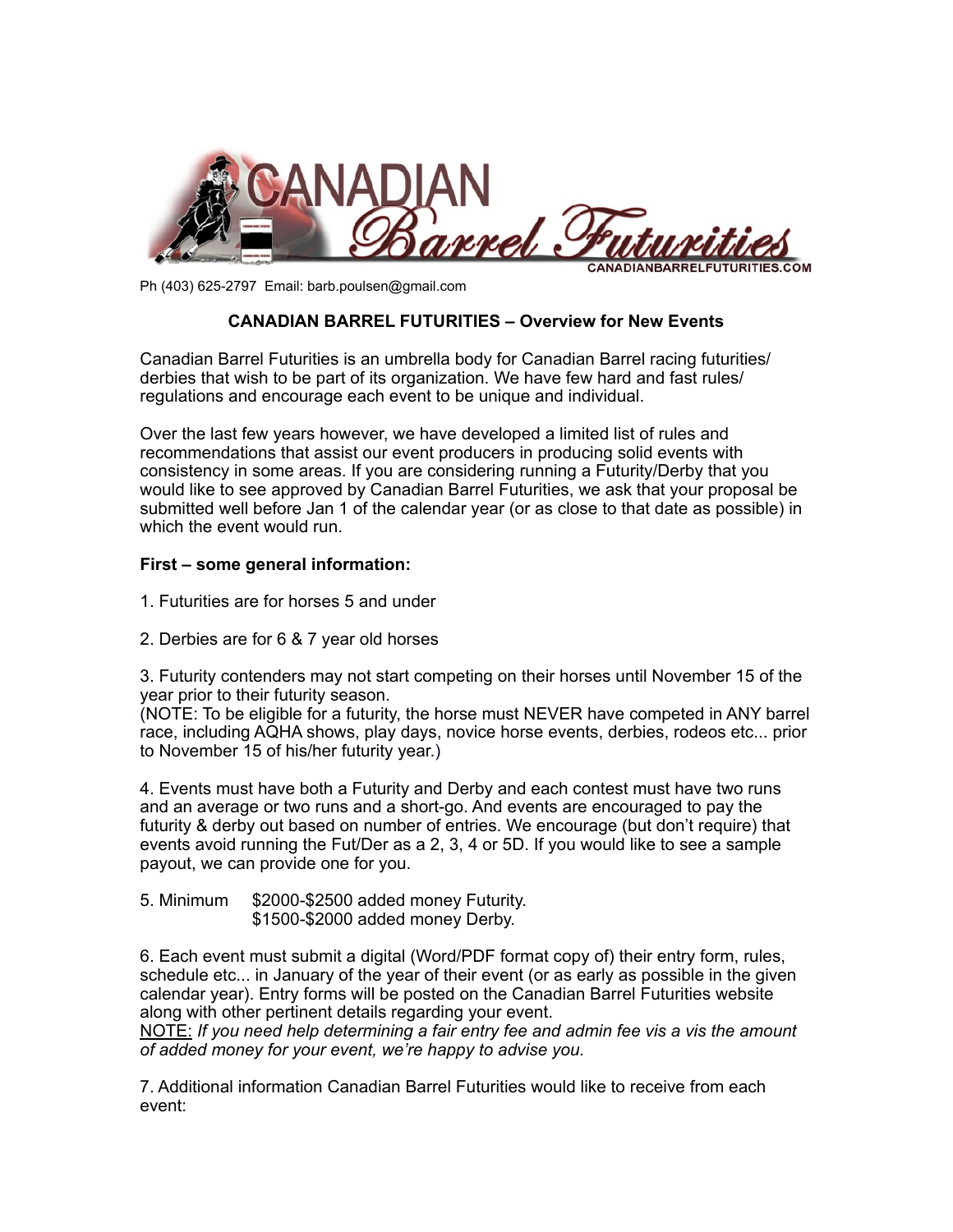\* Added money increases (if they occur), arena description, stabling, time onlies, percentage of admin fee vis a vis entry fee(s), event draw once it's completed (for posting on the Cdn Bar Futs website) etc...

8. Each event must submit their event results including a complete entry list, placement list and payout as soon as possible after the completion of their event. (hopefully we would receive your event champions immediately after your event then the overall results a day or so later)

**Results/payout must be sent in Microsoft Excel format.** (Event photos are welcome too.)

\* We can provide a sample doc showing you how to set up your Excel spreadsheet.

9. Each event must share in the cost of the year end Canadian Barrel Futurity/Derby High Point Awards (Awards - approx: \$300 - \$400 per event per year) **NOTE:** *In recent years, with the U.S. - Canadian dollar differential, we moved away from providing saddles to our High Point Champions and purchased Troy Fischer buckles instead.* 

*\** As well, for any new event, we request up front payment for year-end awards in January for the year in which the event will be running.

10. Clearance of your event, event dates, added money, overall event structure etc... must be approved by the Canadian Barrel Futurities Guidelines Committee. While added money is \$2000-\$2500 minimum (Fut), it's important to consider that contestants tend to drive to/support/pay entries to events that are well-organized, have good consistent ground and reasonable added money and prizes/awards in both the futurity and derby.

11. We ask that Event Producers discourage the practice of allowing a contestant to complete his/her Futurity or Derby run on a day or at a time other than what the regular draw indicates. If a rider cannot, for some reason compete according to the event schedule, that contestant should find a substitute rider.

12. Canadian Barrel Futurities is not responsible for any debts incurred by any barrel racing event under its umbrella.

13. We ask that you use standard metal barrels, closed in at both ends.

14. To assist new events in setting up reasonable entry fees, payout etc… vis a vis added money, please see attached scale.

## **What Canadian Barrel Futurities provides for you:**

\* Coverage of your event on our website

\* Provision of event results/payout to Equistats

\* Provision of Cdn Bar Futs event calendar to Speed Horse magazine

\* Advertising for each event - on our website and in a few print ads/written articles/ directories. (Past publications we've had a list of our events in and or stories incl Rodeo Classifieds, Northwest U.S. barrel guide, Speedhorse, Barrel Racer News, Barrel Racing Report etc…)

\* Administration of Annual Saddle/High Point awards purchase and presentation

If you are interested in running an event, please send a proposal to us for approval by our Guidelines Committee and we can provide some feedback for you. We try to welcome new events.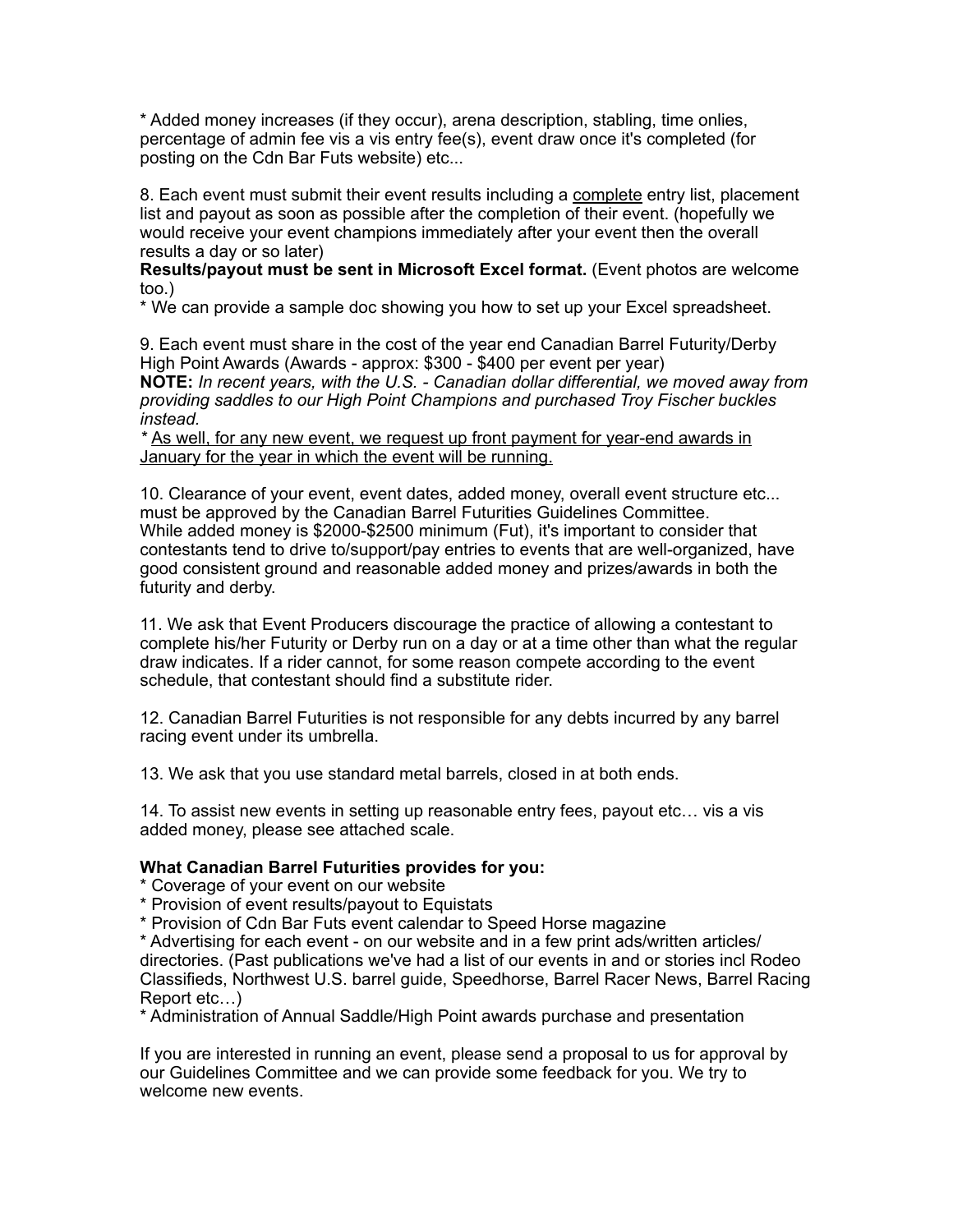## **What you need in your proposal:**

\* Event dates (& name if you know it)

\* Event producer(s)

\* Location – venue description & location (indoor / outdoor runs, pen size etc…)

\* Added money

\* Event configuration (two runs and an average or two runs, an avg & a short go etc…)

\* Entry Fee(s)

\* Admin Fee (s)

\* Acknowledgement that you will share in the cost of the year-end high point saddles \* Stabling / Penning details & costs

\* Acknowledgement that your results will be sent in Microsoft Excel format in a timely fashion after event ends

\* Rough schedule - which days the goes are on etc… (if you know this at this point) \* Time Onlies?

\* Are you including/hosting an Open Race? Other races? (if you know this at this point) … anything else you feel you would like to include

A tentative list of our events can be found on our website: http://www.canadianbarrelfuturities.com

Sincerely,

Barb Poulsen (c/o Canadian Barrel Futurities) 403 625-2797 barb.poulsen@gmail.com http://www.canadianbarrelfuturities.com